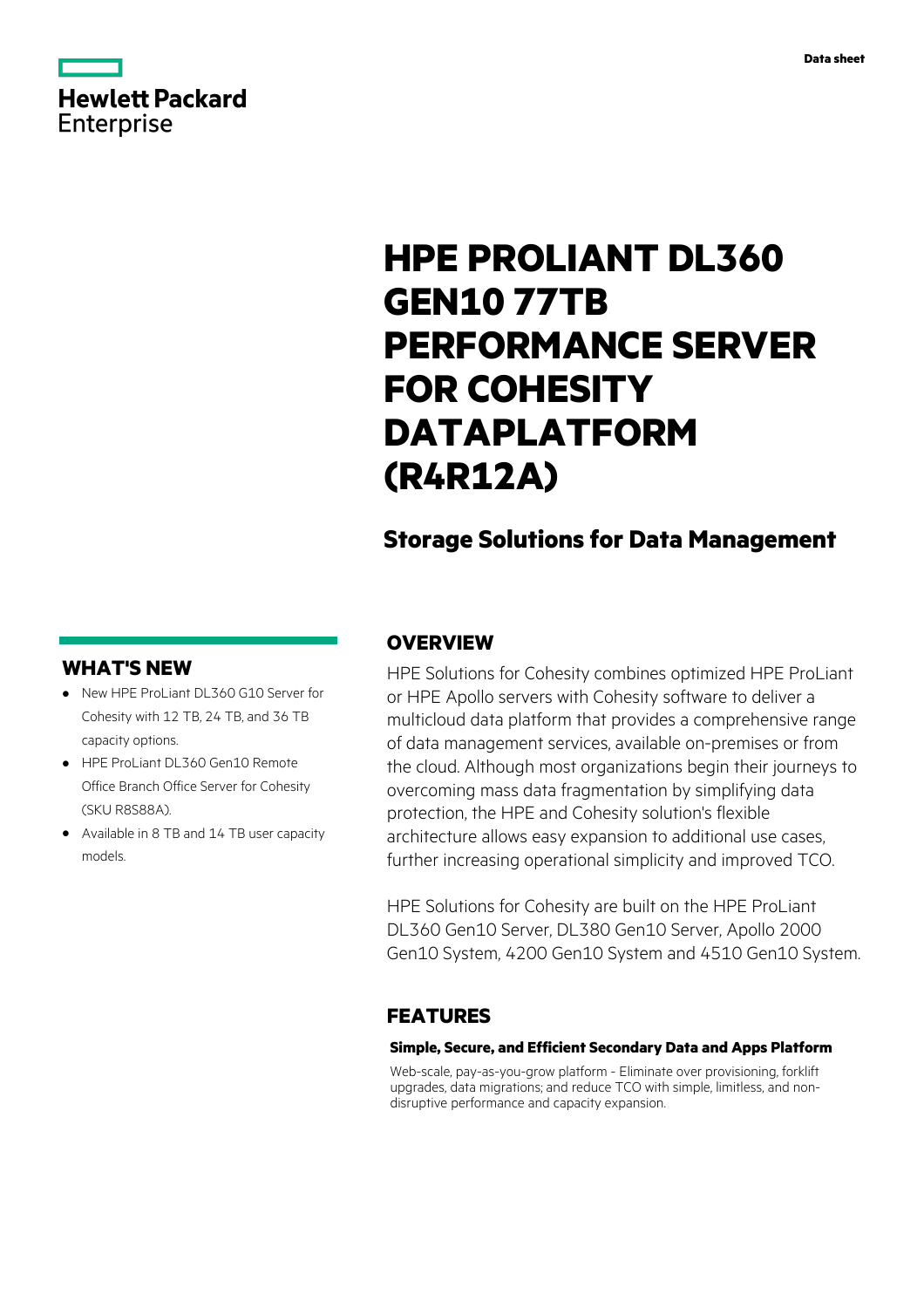Built-in security - Be confident with enterprise-grade, built-in safeguards including data segmentation, in-flight and at-rest software-based encryption, immutable snapshots, unlimited zero-cost clones, secure multi-tenancy, rolebased access control, and instant ransomware recovery.

Integrated data protection - Remove the need for separate backup software, target storage, dedupe appliances, media servers, tape, and cloud gateways.

Higher throughput and bandwidth capabilities of flash media combined with Cohesity's superior and proprietary space savings technologies mean even fewer licensed nodes required to meet performance and usable capacity needs, making all-flash more cost-effective than ever before.

#### **Built for Cloud**

Unified management - Easily control the entire secondary data estate, from edge to

core to cloud, with one management GUI and simple policy-based automation.

Seamlessly extend to cloud - Easily bridge from on-premises to public cloud for cost-effective long-term retention, storage tiering, disaster recovery, test/dev, and data mobility with no bolt-on cloud gateways.

Optimizes cloud investment - Reduce time, cost, and network bandwidth for cloud storage with highly efficient global, in-line, variable-length, sliding-window deduplication, and compression.

#### **Make your Secondary Data Productive**

Unify file and object stores for improved TCO/ROI—Consolidate siloed file and object data on one, scale-out NAS with simultaneous multiprotocol (NFS, SMB, and S3) access to S3 volumes.

Accelerate application development - Instantly provision zero-cost clones for test/dev environments on-premises or in the cloud. Spin-up new app for test/dev and DR with automatic VM conversion between on-premises and cloud formats. Eliminate unused data copies with unlimited, fully hydrated snaps.

Gain business and operational insights - Automated global indexing, Google™ like search and in-place analytics offers insights into your secondary data estate to help make informed decisions and meet complex compliance requirements.

Meet demanding service level agreements (SLAs) with flash-optimized performance that speeds data management tasks, particularly for faster metadata-intensive operations such as deduplication and replication, backing up of both small and very large (multi-terabyte) files alike.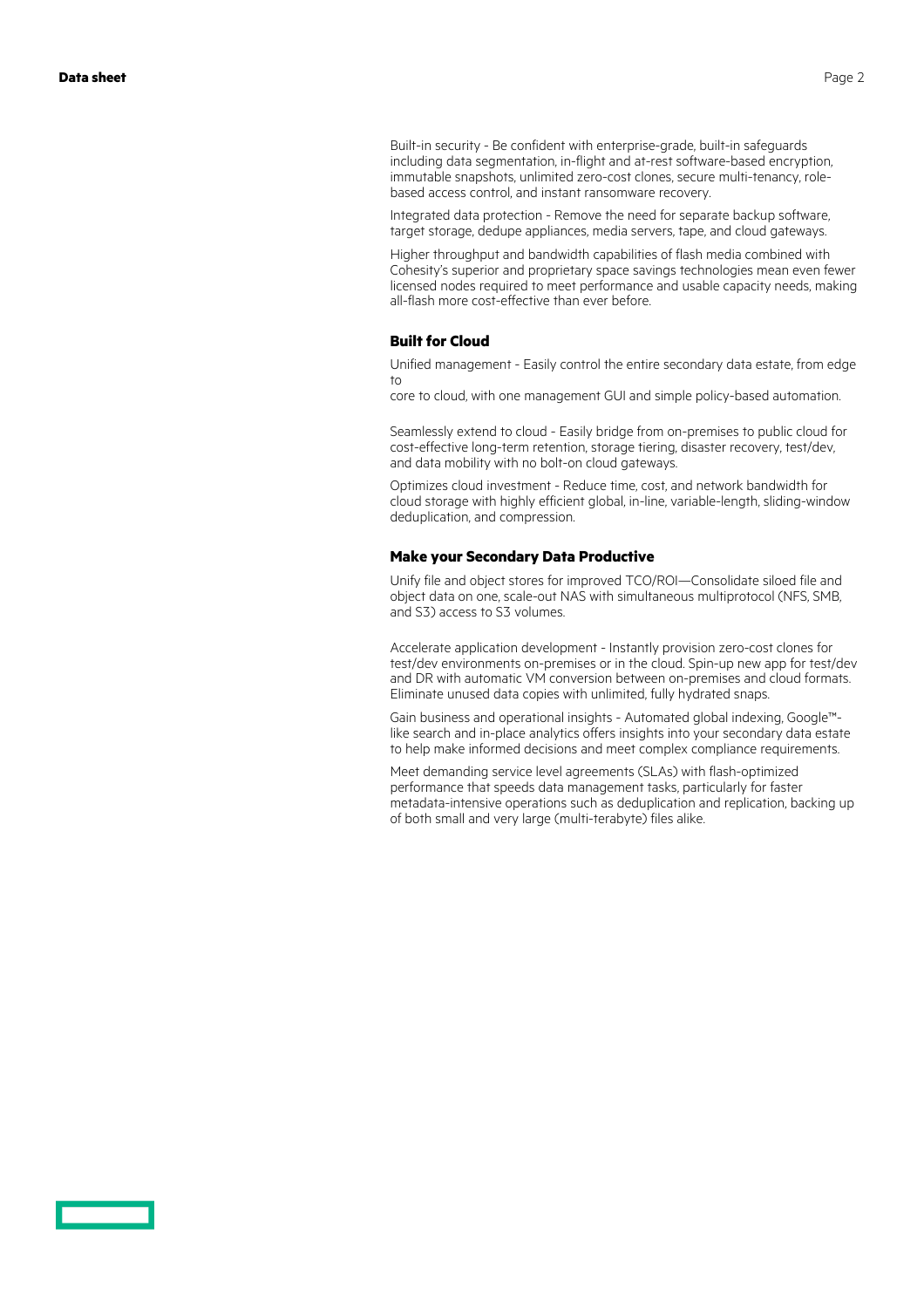<u>and the second part of the second part of the second part of the second part of the second part of the second part of the second part of the second part of the second part of the second part of the second part of the seco</u>

# **Technical specifications HPE ProLiant DL360 Gen10 77TB Performance Server for Cohesity DataPlatform**

| <b>Product Number</b>               | <b>R4R12A</b>                                                                                                                                                                                                                                                                                   |
|-------------------------------------|-------------------------------------------------------------------------------------------------------------------------------------------------------------------------------------------------------------------------------------------------------------------------------------------------|
| <b>Host interface</b>               | One FlexLOM and up to two PCIe Network Adapters optional. 10Gb, 25Gb, 40Gb and 50Gb network<br>speeds supported depending on option selected                                                                                                                                                    |
| <b>Management features</b>          | Multi-cluster global active management, iLO5 server management with iLO Advanced License with 3-<br>year support                                                                                                                                                                                |
| <b>Protocol supported</b>           | NFS. SMB and S3                                                                                                                                                                                                                                                                                 |
| <b>Clustering support</b>           | Yes, minimum of 3 nodes                                                                                                                                                                                                                                                                         |
| <b>Replication support</b>          | Replicate data and apps between on-premise and cloud-based Cohesity clusters                                                                                                                                                                                                                    |
| <b>Storage expansion options</b>    | By adding additional nodes                                                                                                                                                                                                                                                                      |
| <b>Compatible operating systems</b> | Backup and instantly recover your VMware, Hyper-V, Nutanix AHV, and KVM environments. Protect your<br>physical Windows, Linux, and SQL Server. Provide fully managed Oracle RMAN-based app-consistent<br>backup and recovery for both Oracle single instance or Real Application Clusters (RAC) |
| Form factor (fully configured)      | 1U rack mount                                                                                                                                                                                                                                                                                   |
| <b>Capacity</b>                     | 32TB raw                                                                                                                                                                                                                                                                                        |
| <b>Snapshot support</b>             | Yes                                                                                                                                                                                                                                                                                             |
| <b>Smart clone support</b>          | Yes                                                                                                                                                                                                                                                                                             |
| Warranty                            | 3-year parts, 3-year labor, 3-year onsite support with next business day response for HPE hardware, for<br>information on Cohesity software visit www.cohesity.com/support/.                                                                                                                    |
| <b>Product Dimensions (metric)</b>  | 4.29 x 43.46 x 74.98 cm                                                                                                                                                                                                                                                                         |
| Weight                              | 16.78 kg maximum                                                                                                                                                                                                                                                                                |